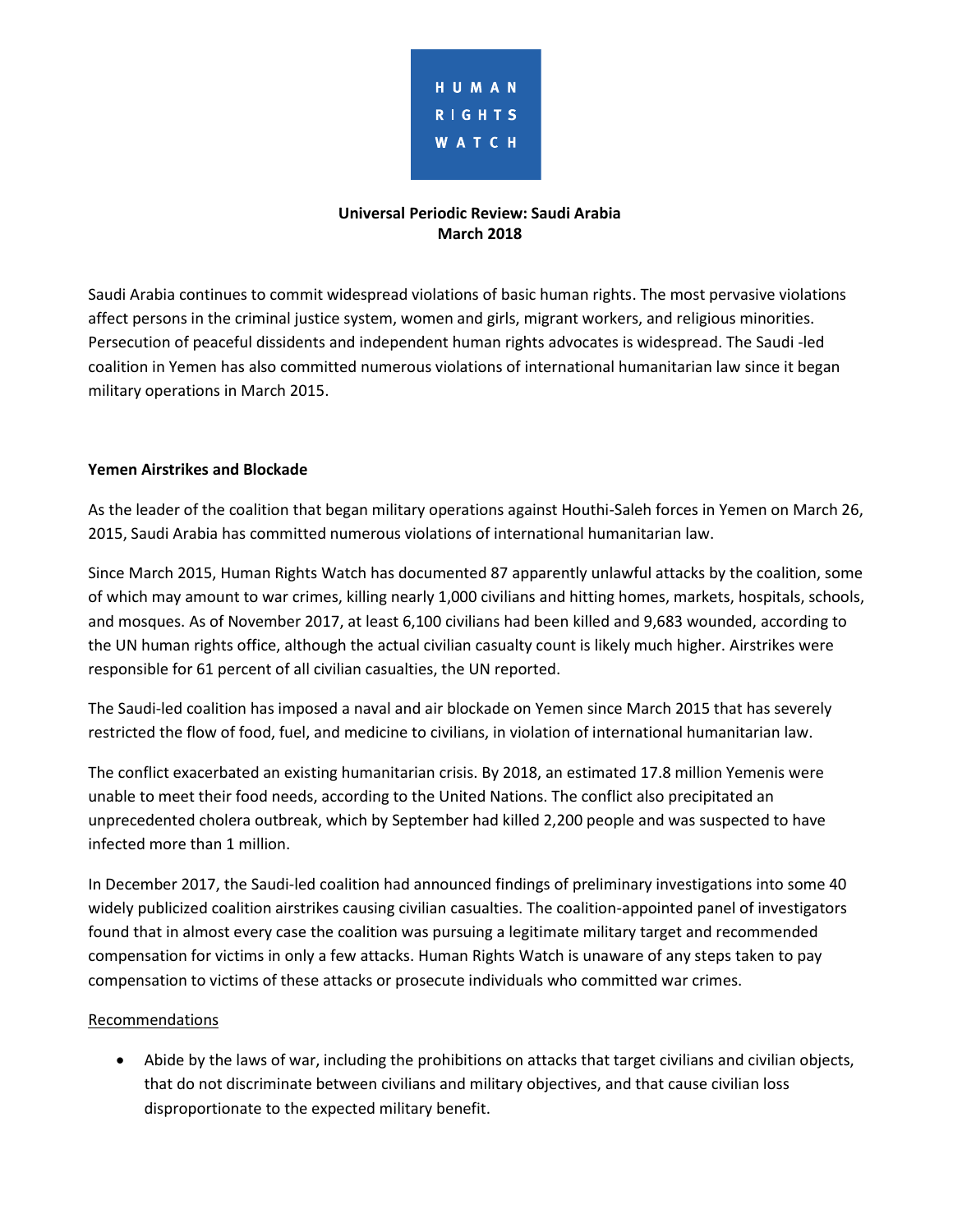- Take all feasible precautions to minimize harm to civilian objects, including making advance effective warnings of attacks when possible.
- Conduct transparent and impartial investigations into credible allegations of laws-of-war violations. Make public information on the intended military targets of airstrikes that resulted in civilian casualties and make public all military actors involved in such strikes.
- Provide prompt and appropriate compensation to civilians and their families for deaths, injuries, and property damage resulting from wrongful strikes. Consider providing "condolence" payments to civilians suffering harm from airstrikes without regard to wrongdoing.
- Immediately halt blocking aid and commercial goods from reaching civilians in Yemen, including to Houthi-controlled territories.

# **Criminal Justice System**

Saudi Arabia's criminal justice system violates the most basic international human rights standards, and detainees routinely face systematic violations of due process and fair trial rights. Since its last UPR in 2013, Saudi authorities have detained scores of men and women for expressing their peaceful political and religious opinions under vague and politicized charges.

Saudi Arabia applies Sharia (Islamic law) as its national law. There is no formal penal code, but the government has promulgated some laws and regulations that subject certain broadly-defined offenses to criminal penalties. In the absence of a written penal code or narrowly-worded regulations, however, judges can and do convict people on a wide range of offenses under broad, catch-all charges that do not always resemble recognizable crimes such as "breaking allegiance with the ruler." Previous court rulings do not bind Saudi judges, and there is little evidence to suggest that judges seek to apply consistency in sentencing for similar crimes.

In 2017, Saudi Arabia promulgated a new counterterrorism law that includes criminal penalties of 5 to 10 years in prison for portraying the king or crown prince, directly or indirectly, "in a manner that brings religion or justice into disrepute," and criminalizes a wide range of peaceful acts that bear no relation to terrorism.

Saudi Arabia amended its Law of Criminal Procedure in 2014, but it still does not permit detainees to challenge the lawfulness of their detention promptly before a court and fails to guarantee access to legal counsel in a timely manner. The code also permits pre-trial detention of up to six months without judicial review, and it fails to make statements obtained under duress inadmissible in court.

Detainees, including children, commonly face systematic violations of due process and fair trial rights, including arbitrary arrest. Authorities do not always inform suspects of the crime with which they are charged, or allow them access to supporting evidence, sometimes even after trial sessions have begun. Authorities generally do not allow lawyers to assist suspects during interrogation and sometimes impede them from examining witnesses and presenting evidence at trial.

Saudi Arabia's juvenile justice system fails to protect the rights of children. While Saudi Arabia set the age of criminal responsibility at 18 in 2008, judges retain discretionary power to try and sentence children for capital crimes who have reached the age of puberty, which the law does not define.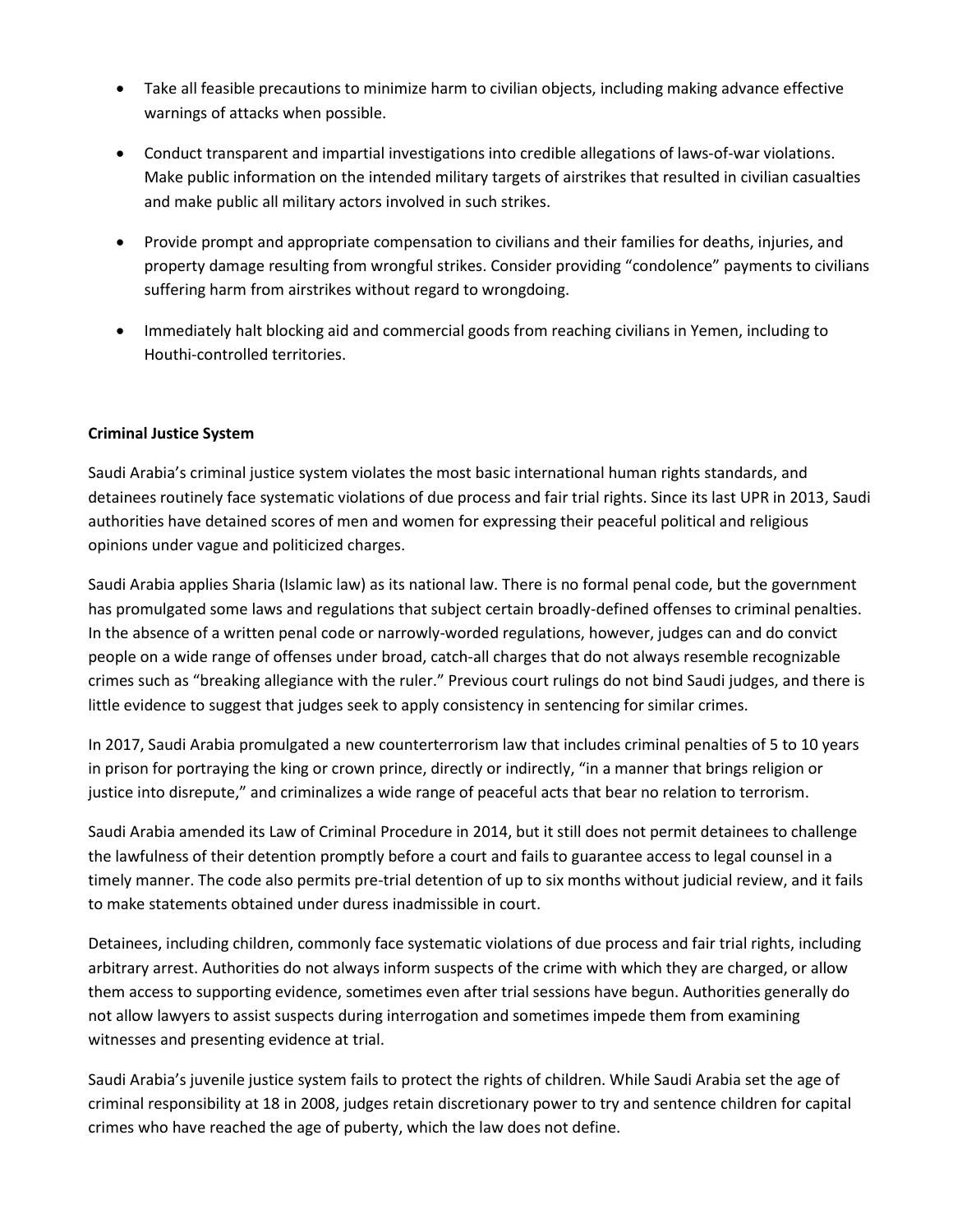Saudi courts impose the death penalty after unfair trials in violation of international law, and regularly impose corporal punishment in the form of public flogging, which is inherently cruel and degrading. Judges routinely sentence defendants, including children, to floggings of hundreds of lashes.

## Recommendations

- Adopt a written penal code in compliance with international standards and amend the Law of Criminal Procedure to comply with international human rights law.
- Enact new and amend existing legislation to reinforce protections against arbitrary arrest and detention, due process, and fair trial violations.
- Amend the 2017 counterterrorism law to remove provisions that criminalize peaceful speech or crimes that do not resemble crimes of terrorism and bring criminal procedures for terrorism crimes into compliance with international human rights law.
- Set up a program affording all indigent access to a lawyer.
- Outlaw all forms of corporal punishment in all circumstances.
- Ensure that children are only detained as a measure of last resort, and for the shortest possible time.

## **Death Penalty**

Saudi Arabia applies the death penalty to some offenses that do not constitute the "most serious crimes," including drug offenses and "sorcery." During its UPR in 2013, Saudi Arabia rejected recommendations to abolish or declare a moratorium on the death penalty.

Though Saudi Arabia partially accepted a recommendation during its previous UPR in 2013 to "ensure that capital punishment is not imposed for offences committed by persons under 18 years of age," courts since then have sentences several alleged child offenders to death, and several are currently on death row.

Saudi Arabia has executed over 580 people since its last UPR, including at least 89 in 2014, 158 in 2015, 154 in 2016, 146 in 2017, and 37 to date in 2018. Of these, over 200 were for non-violent drug crimes.

# Recommendations

- Outlaw all forms of the death penalty, starting with non-serious crimes such as nonviolent drug smuggling.
- Outlaw all executions of child offenders.

# **Freedoms of Assembly, Expression, and Belief**

In 2015, Saudi Arabia followed through on recommendations made during its previous UPR in 2013 to promulgate an NGO or associations law. The Law on Associations and Foundations, which went into effect in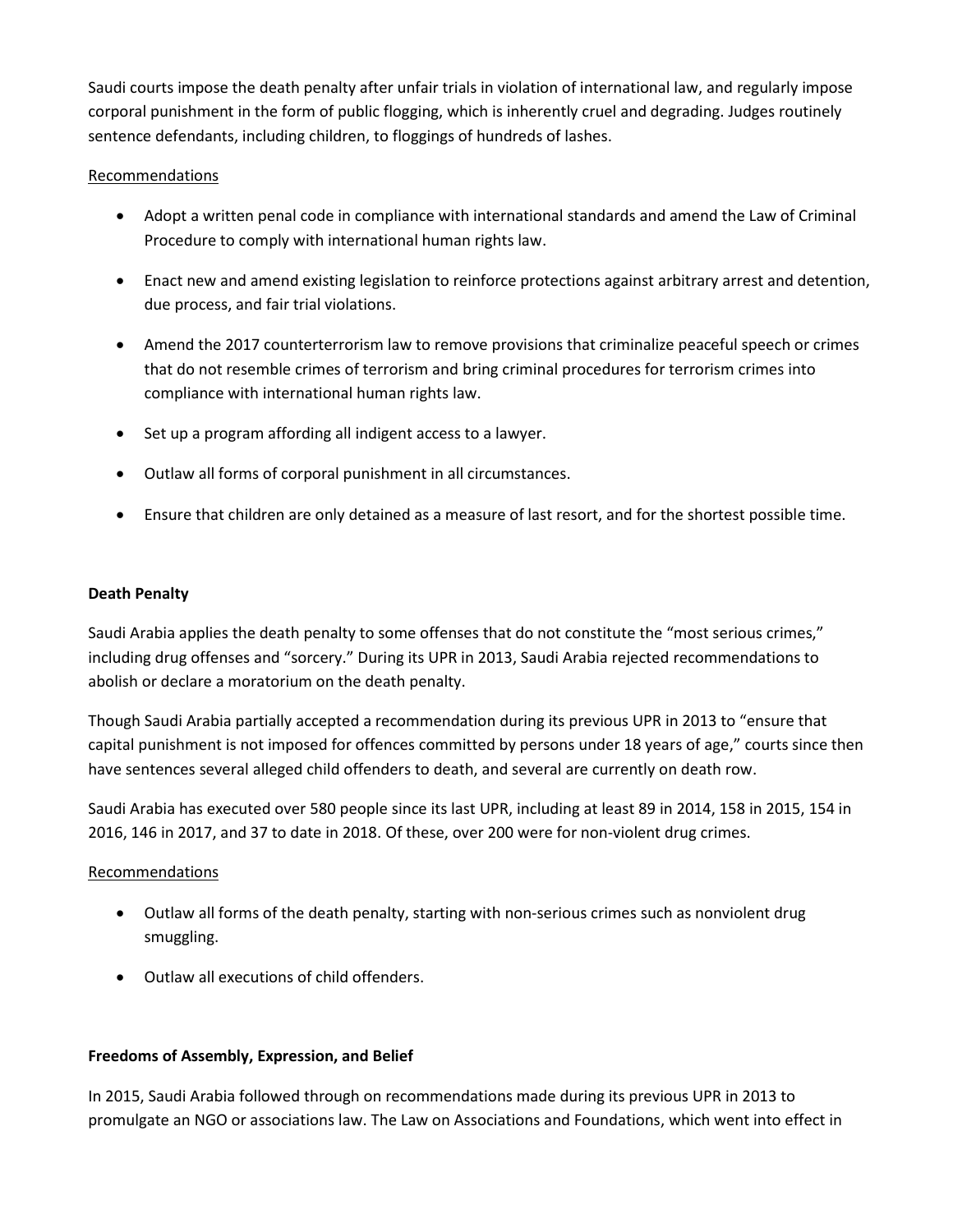March 2016, establishes a legislative framework for establishment of NGOs, but the law also includes vaguely worded provisions that effectively limit NGO registration and activities for violations to Islamic Sharia, contradicting to public morals, and breaching national unity.

To date, Saudi Arabia still does not allow independent political or human rights associations to register, and authorities have responded to growing calls for political reforms by prosecuting and imprisoning political leaders, human rights activists, academics, and dissidents.

Saudi activists and dissidents currently serving long prison terms based solely on their peaceful activism include Waleed Abu al-Khair**,** Abdulaziz al-Shubaily**,** Mohammed al-Qahtani**,** Abdullah al-Hamid**,** Fadhil al-Manasif**,** Sulaiman al-Rashoodi**,** Abdulkareem al-Khodr**,** Fowzan al-Harbi**,** Raif Badawi**,** Saleh al-Ashwan**,** Abdulrahman al-Hamid**,** Zuhair Kutbi**,** Alaa Brinji**,** Nadhir al-Majed**,** Issa al-Nukheifi and Essam Koshak.

The judicial system has also been used to prosecute individuals for expressing their religious views. "Insulting Islam" carries the death penalty and a number of persons being held in detention after expressing their religious opinions may be at risk of the death penalty.

Demonstrations remain forbidden and have now been criminalized in law under anti-terrorism regulations. Uprisings by Saudi Shia in Eastern Province areas have resulted in dozens of convictions of Shia protesters since 2012, resulting in dozens of death sentences following unfair trials.

Saudi authorities do not allow public worship by adherents of religions other than Islam and systematically discriminate against the country's other Muslims traditions, particularly Saudi Shia citizens. For example, Saudi Shia are not permitted to build Shia houses of worship or cemeteries outside small, Shia-majority enclaves.

Human Rights Watch has found that the anti-Shia incitement by clerics and government officials, along with anti-Shia bias in the criminal justice system and the Education Ministry's religion curriculum, is instrumental in enforcing discrimination against Saudi Shia citizens.

# Recommendations

- Release all dissidents and human rights defenders imprisoned solely for peaceful exercise of freedom of expression or based on charges that do not resemble recognizable crimes.
- Amend the 2015 Law of Associations to remove provisions that restrict the ability of NGOs to register and operate without undue government interference.
- Allow the public practice of all religious faiths in Saudi Arabia.
- Publicly and officially denounce hate speech against Shia and members of other religions.
- Promulgate legislation that protects from discriminatory government interference in the construction of buildings of worship for religious minorities, and permit religious minorities to teach and practice their religious beliefs without intimidation.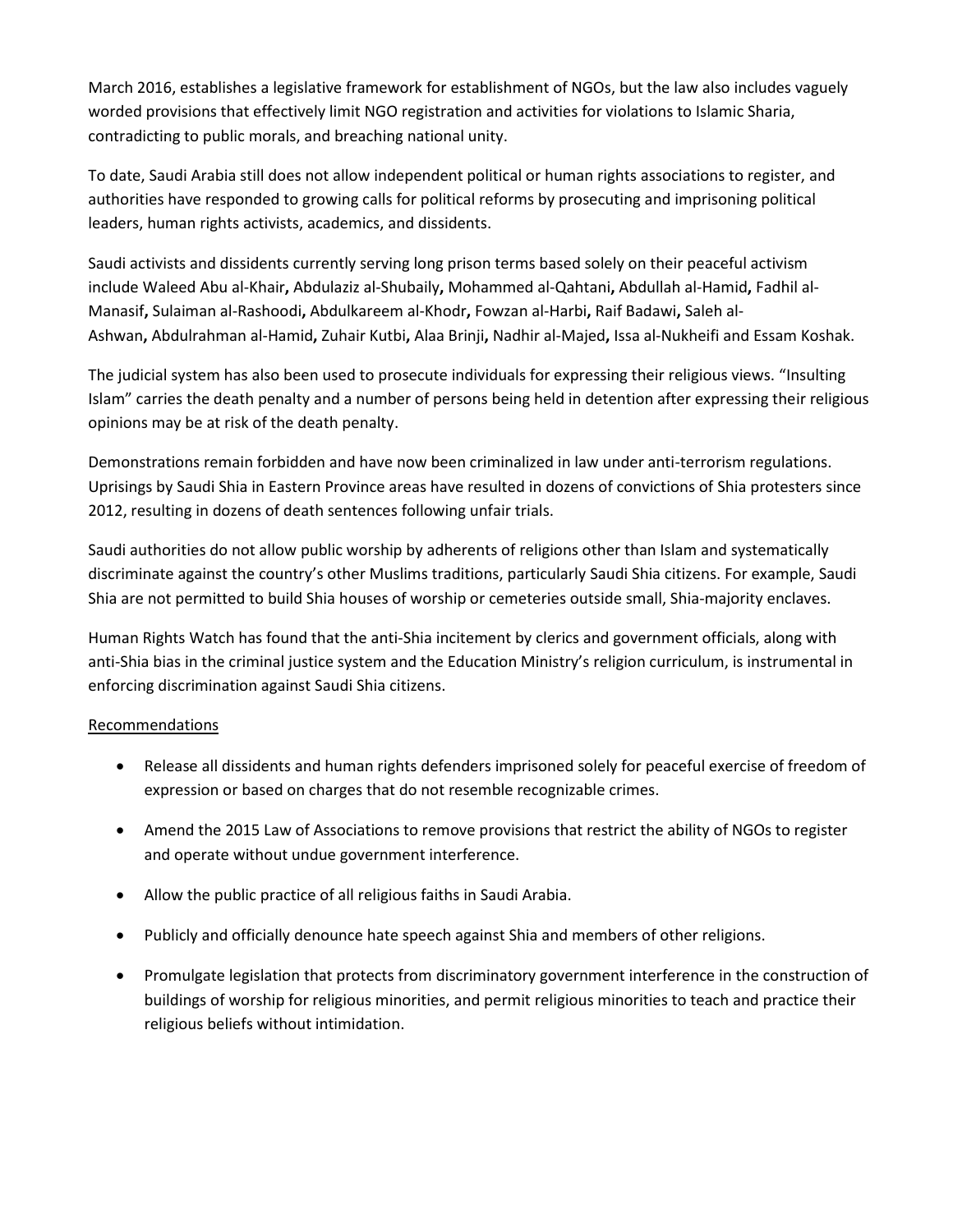## **Women's Rights**

Following its previous UPR in 2013, Saudi Arabia agreed to several recommendations to end the male guardianship system over women but rejected a recommendation to end the guardianship system "by royal decree." While Saudi Arabia has made some progress on implementing these commitments, critical aspects of the male guardianship system remain in place. Under this system, ministerial policies and practices forbid women from obtaining a passport, marrying, traveling, or exiting prison without the approval of a male guardian, usually a husband, father, brother, or son. The government also does not sanction individuals who continue to require guardian permission for women to work or access healthcare, including individual employers or hospitals.

Despite repeated pledges to promulgate a written personal status law, Saudi authorities still had not issued such a law as of March 2018, and Saudi judges' interpretations of uncodified Islamic law meant that courts continued to discriminate against women in personal status issues.

Following its previous UPR in 2013 Saudi Arabia rejected a recommendation to "introduce a minimum marriage age of 18 years for both men and women," and at this writing no ban on child marriage has yet been passed.

Saudi Arabia still does not allow women to transmit nationality to their children on an equal basis with men. In 2012, the Saudi cabinet ordered special privileges for non-citizen children of Saudi women, including the ability to enter Saudi Arabia at the invitation of their mothers, waiving of residency fees, permission to work in the private sector, and access to education and health care on the same basis as Saudi citizens.

Following its previous UPR in 2013, Saudi Arabia pledged to "take further measures to fully and effectively implement the [Protection from Abuse Regulation] that detail enforcement and redress mechanisms for women and children facing domestic violence." The law defines abuse as physical, psychological, or sexual abuse, but does not explicitly state that marital rape is a crime.

Saudi Arabia has no written laws relating to sexual harassment or assault (including rape). Convictions for such acts have taken place under judges' interpretation of sharia.

#### Recommendations

- Amend the Saudi Nationality Regulation of 1954 to stipulate that a Saudi citizen is any person born to a Saudi father or a Saudi mother.
- Abolish the male guardianship system by:
	- $\circ$  Abolishing ministerial regulations requiring a guardian to apply for or renew a woman's passport, and for guardian permission for a woman to travel abroad.
	- $\circ$  Issuing clear and explicit directives allowing women to be released from prisons and juvenile detention centers without being released to a male guardian.
	- o Promulgate anti-discrimination legislation that would prohibit discrimination against women by all government agencies and private businesses and institutions, including requesting guardian permission, and impose penalties on those that do so.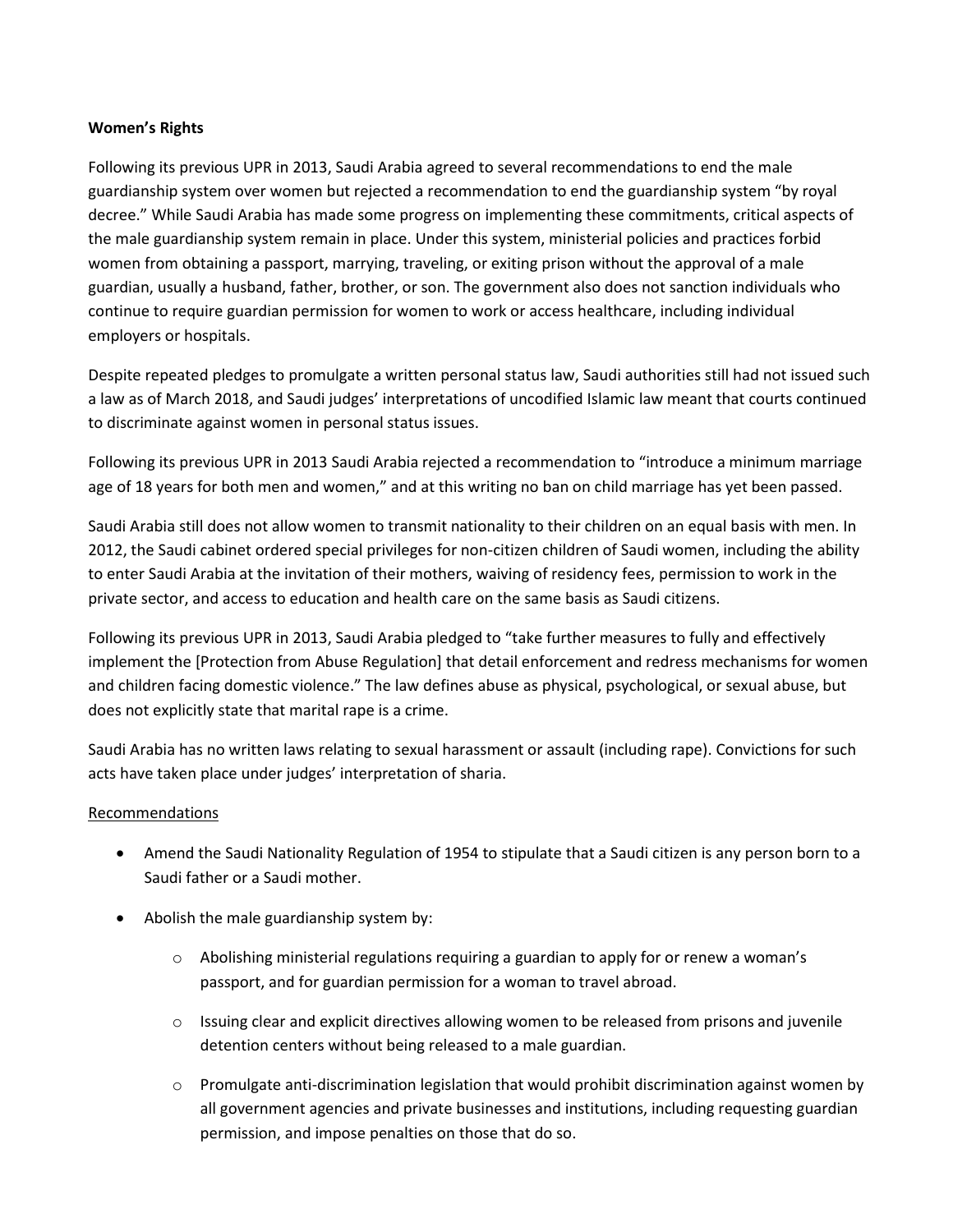- Promulgate a new family law code that ensures men and women have equal rights in family matters, including the right to freely enter into marriage, during marriage, and in divorce.
- Propose amendments to the Protection from Abuse Law, including to article 1, explicitly stating that no family member has the authority to "discipline" female dependents using violence, that "discipline" is not a legal defense in cases involving family violence.

#### **Migrant Workers**

Over 9 million migrant workers fill manual, construction, and domestic service jobs in Saudi Arabia, and constitute more than half of the workforce.

The restrictive *kafala* (sponsorship) system, which ties migrant workers' employment visas to their employers, fuels exploitation and abuse. Under this system, migrant workers' residency permits are tied to 'sponsoring' employers, whose written consent is required for workers to change employers or exit the country. Employers routinely confiscate workers' passports and some exploit their position of power to withhold workers' wages for months or years. Human Rights Watch has documented the multiple abuses facing some laborers, including non-payment of wages, excessive working hours, and poor living conditions.

Saudi households employ an estimated 1.5 million domestic workers, primarily from Indonesia, Sri Lanka, the Philippines, and Nepal. Smaller numbers come from other countries in Africa and Asia. While no reliable statistics exist on the exact number of abuse cases, the Saudi Ministry of Labor and Social Affairs and the embassies of labor-sending countries shelter thousands of domestic workers with complaints against their employers or recruiters each year.

Human Rights Watch interviewed dozens of women who said their employers forced them to work against their will for months or years. Excessive workload and unpaid wages, for periods ranging from a few months to many years, are among the most common complaints. Employers often take away passports, and lock workers in the home, and in some cases deprive them of food. Many domestic workers also reported psychological, physical, and sexual abuse.

Saudi Arabia's Labor Law excludes domestic workers, denying them rights guaranteed to other workers. Saudi Arabia adopted a regulation in 2013 that grants domestic workers nine hours of rest in every twenty-four-hour period, one day off a week, and one month of paid vacation after two years. But the regulations are not in line with the ILO Domestic Workers Convention. For instance, domestic workers can be required to work up to 15 hours a day, whereas Saudi labor law limits other workers to 8 hours of work daily.

In February 6, 2017, Saudi Labor Ministry issued a ministerial decree that allows migrant domestic workers to transfer sponsorship without the consent of their employers in certain circumstances including where it is proven that the employer did not pay the domestic worker three months' salary or mistreated them. This however still leaves workers trapped with abusive employers as they can be arrested if they flee their employers' homes.